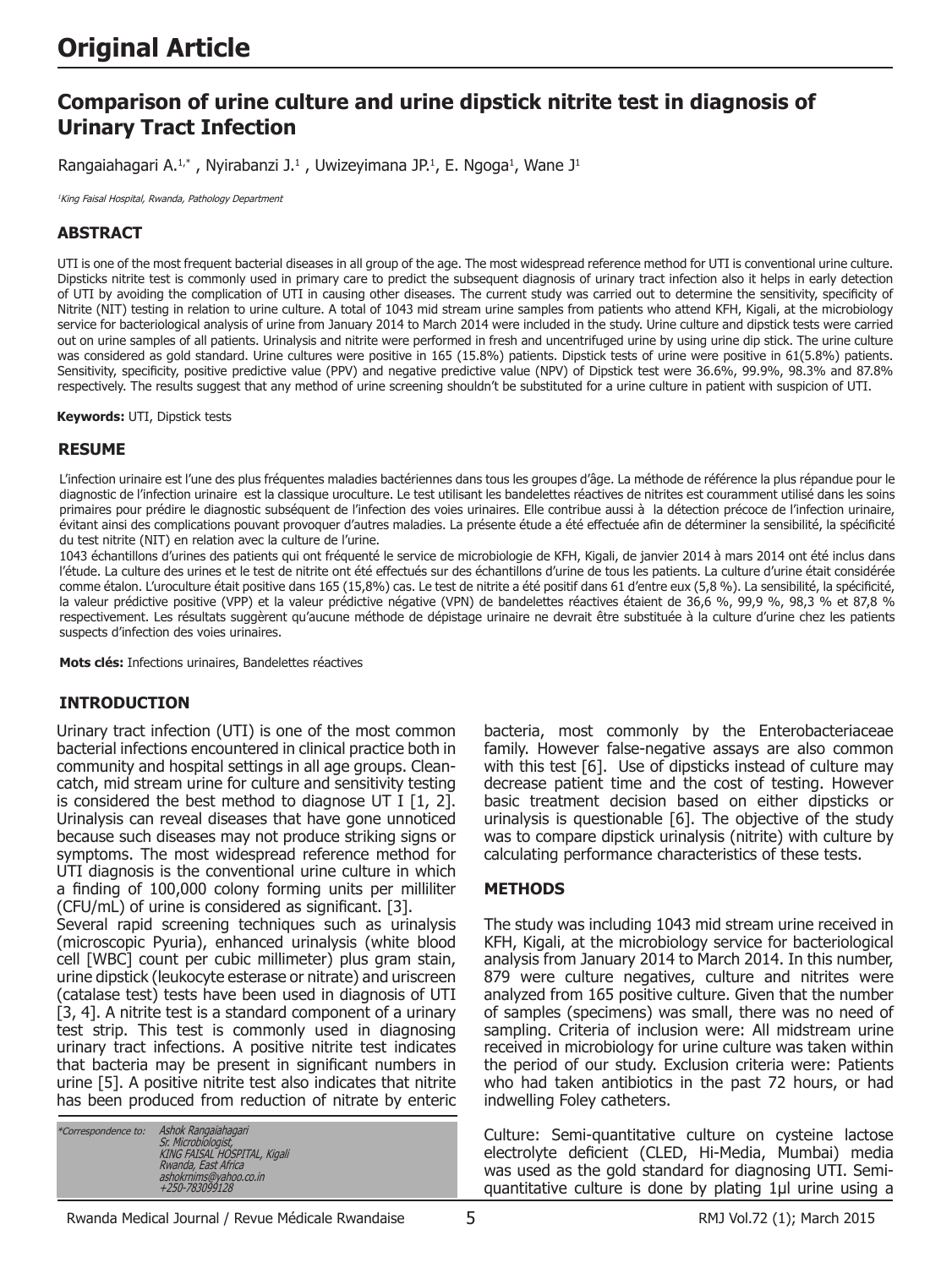calibrated bacteriological loop on CLED agar, and colonies are counted after overnight incubation at 370C. Cut off for significant bacteriuria was taken as 105cfu/ml [7]. Samples showing growth of 2 or more bacterial species (>= 103cfu/ ml) of doubtful significance were noted and repeat cultures asked for. MSU samples showing scanty bacterial growth (<103cfu/ml) were reported as no significant growth.

Dipstick test: Dip-stick nitrite test (NT) was evaluated using the Urine 10 parameters (Cyress Diagnostics, Belgium). Manufacture methodology was followed to perform the test and read the results. Briefly, the test strip was dipped in the urine sample and taken out immediately. The strips were blotted with a blotting paper to remove excess urine and compared the colors of the reagent pad within 60 seconds with the color chart on the vial label under good light.

Calculation of sensitivity, specificity, and predictive values Sensitivity, specificity, and predictive values were cal¬culated for nitrite test on urine culture of more than 100,000 pure growth organisms per milliliter as the validating standard. Sensitivity, specificity, and predictive values were calculated as follows [8]:

Sensitivity=True positive/ (True positive+False negative)

Specificity=True negative/ (True negative+False positive) Positive Predictive Value= True positive/ (True positive  $+$ False positive)

Negative Predictive Value= True negative/ (True nega¬tive + False negative)

### **RESULTS**

A total of 1043 were analysed. Culture was considered positive if the culture showed greater than 100,000 colonies of single or two pathogen(s). As shown in table: 1 below, E.coli (135 isolates) is the predominant followed by klebsiella (28 isolates) among the gram negative bacilli and Enetrococci species (18 isolates) among the gram positive cocci.

**Table 1**: Comparison of bacteria isolated from urine culture and Nitrite test by using dipstick.

| <b>Bacteria isolated</b> | <b>Number isolated</b>   | <b>Number of nitrite</b> | <b>Number of nitrite</b> |  |
|--------------------------|--------------------------|--------------------------|--------------------------|--|
|                          |                          | positive                 | negative                 |  |
| Escherchia coli          | 135                      | 50                       | 63                       |  |
| Klebsiella species       | 28                       | 10                       | 18                       |  |
| Proteus species          | 2                        | 0                        | $\overline{\phantom{a}}$ |  |
| Morganella morganii      | 7                        | 0                        | 7                        |  |
| Citrobacter species      | 5                        | U                        | 5                        |  |
| Enterobacter species     | 4                        | 0                        | 4                        |  |
| Serratia species         | $\overline{\phantom{a}}$ | $\Omega$                 | $\overline{\phantom{a}}$ |  |
| Acinetobacter species    | 3                        | $\Omega$                 | 3                        |  |
| Pseudomonas aeruginosa   | $\overline{\phantom{a}}$ | 0                        | $\overline{\phantom{a}}$ |  |
| Enterococci species      | 18                       | 0                        | 18                       |  |
| Streptococci species     | 6                        | O                        | 6                        |  |

As shown in table 2, 164 samples were culture positive, 60 were nitrite positive and culture positive and 104 were nitrite negative and culture positive. 61 were nitrite positive and 1 was culture negative and nitrite positive and 878 were both culture and nitrite negative.

**Table 1**: Comparison of bacteria isolated from urine culture and Nitrite test by using dipstick.

| <b>Bacteria</b> isolated | <b>Number isolated</b> | <b>Number of nitrite</b><br><b>Number of nitrite</b> |                          |
|--------------------------|------------------------|------------------------------------------------------|--------------------------|
|                          |                        | positive                                             | negative                 |
| Escherchia coli          | 135                    | 50                                                   | 63                       |
| Klebsiella species       | 28                     | 10                                                   | 18                       |
| Proteus species          | 2                      | 0                                                    | $\overline{\phantom{a}}$ |
| Morganella morganii      | 7                      | 0                                                    | 7                        |
| Citrobacter species      | 5                      | 0                                                    | 5                        |
| Enterobacter species     | 4                      | 0                                                    | 4                        |
| Serratia species         | $\overline{2}$         | 0                                                    | $\overline{\phantom{a}}$ |
| Acinetobacter species    | 3                      | 0                                                    | 3                        |
| Pseudomonas aeruginosa   | $\mathcal{P}$          | 0                                                    | 2                        |
| Enterococci species      | 18                     | 0                                                    | 18                       |
| Streptococci species     | 6                      | 0                                                    | 6                        |

As shown in table 2, 164 samples were culture positive, 60 were nitrite positive and culture positive and 104 were nitrite negative and culture positive. 61 were nitrite positive and 1 was culture negative and nitrite positive and 878 were both culture and nitrite negative.

**Table: 2:** Sensitivity, specificity, predictive values positive and negative values for dipstick (nitrite positive)

|                  | <b>Positive culture</b> | <b>Culture Negative</b> | Total |
|------------------|-------------------------|-------------------------|-------|
| Nitrite positive | 60                      |                         | 61    |
| Nitrite negative | 104                     | 878                     | 982   |
| Total            | 164                     | 879                     | 1043  |

Sensitivity: 36.6% Specificity: 99.9% Positive predictive value: 98.3% Negative predictive value: 87.8%

### **DISCUSSION**

Several rapid screening tests are used commonly to make a presumptive diagnosis of UTI, including dipstick biochemical analysis of urine for nitrites or leukocyte esterase, as well as microscopic examination of urine for formed elements including white blood cells or bacteria. Numerous studies have been published concerning the usefulness of these tests in diagnosing UTI [9].

Of the 165 culture positive, Escherichia coli is the predominate one followed by Klebsiella species, Enertococci species is the predominate one among gram positive organisms. Similar finding were seen in the study conducted by Muvunyi from Rwanda [10].

**Table: 3**: Sensitivity, specificity, predictive values positive and negative values for dipstick (nitrite positive) in various studies

| Study                      | Sensitivity (%) | Specificity (%) | <b>PPV (%)</b> | <b>NPV (%)</b> |
|----------------------------|-----------------|-----------------|----------------|----------------|
| Ayazi P & et al [4]        | 76              | 12              | 72             | 14             |
| Muna M & Rajab S [11]      | 27.3            | 100             |                |                |
| Eidelman Y & et al [12]    | 39              |                 |                |                |
| Semeniuk H & Church D [13] | 43.6            | 99.6            | 75             | 88.2           |
| Jeanne J.A & et al [14]    | 36.6            | 99.9            | 98.3           | 87.8           |
| Kacmaz B & et al [15]      | 60              |                 |                |                |
| Gorelick GM [16]           | 88              | 93              |                |                |
| Yehezkel W & et al [17]    | 97.1            | 82.5            | 69.4           | 98.6           |
| In current study           | 36.6            | 99.9            | 98.3           | 87.8           |